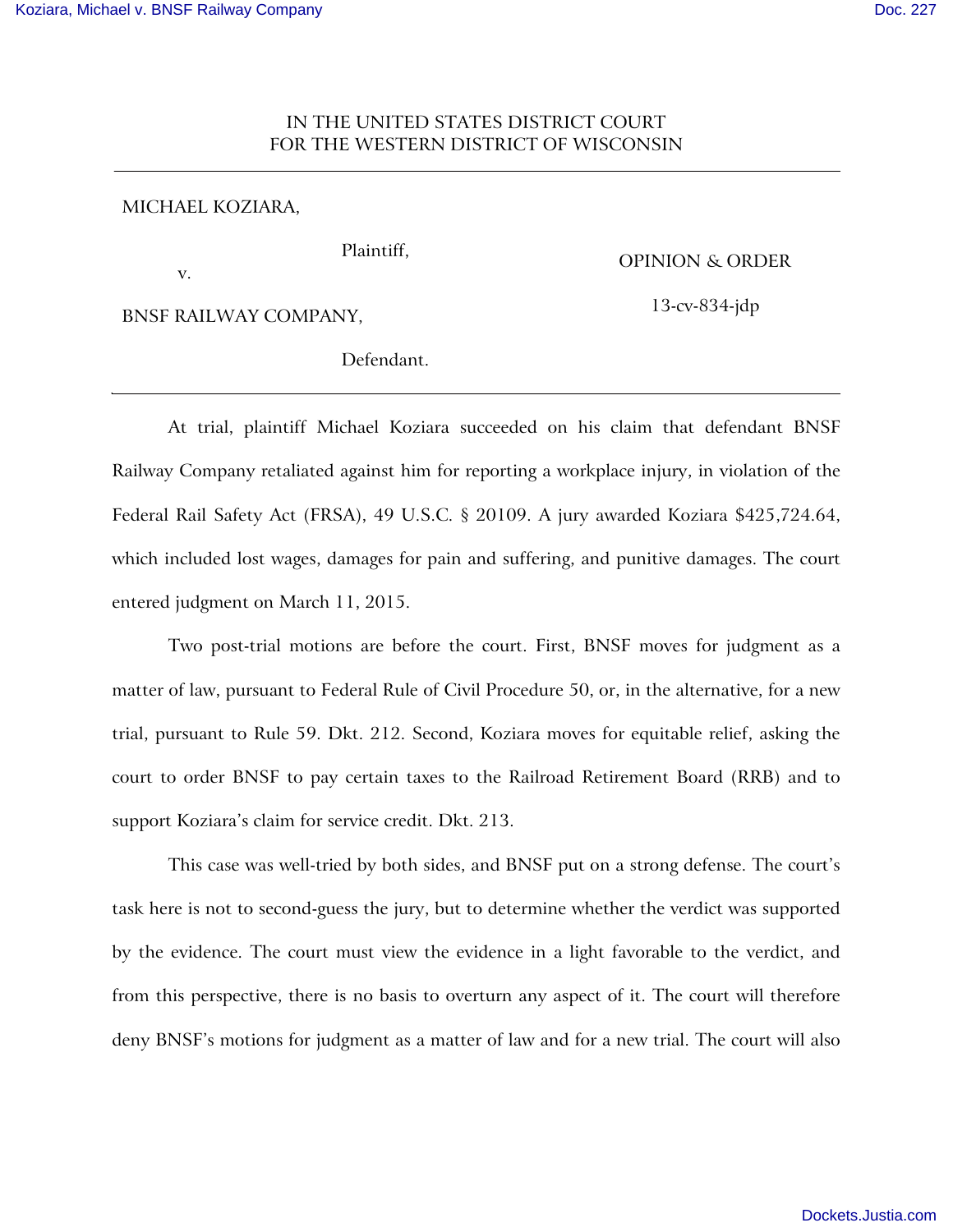deny Koziara's request for equitable relief because the issues that he raises are appropriately addressed to the RRB, not to this court.

## BACKGROUND

The court recounted the material facts of the case in its summary judgment opinion. Dkt. 73. To briefly summarize:

Koziara began working for BNSF more than 30 years ago, in the company's Maintenance of Way Department. On September 9, 2010, Koziara was supervising a work crew assigned to remove and reinstall crossing planks in East Winona, Wisconsin. Koziara was injured when a crossing plank struck him in the left shin. Although Koziara did not think that he was seriously injured at the time, he later learned that he had fractured his tibia. Koziara called two of his co-workers to explain that he would have to miss work because of an injury. But he initially told them that the injury had occurred over the weekend, at home. Later, Koziara called these co-workers again and confessed that the injury had actually occurred at work.

Koziara also called his supervisor, Roadmaster Michael Veitz, to report the accident and injury. Koziara completed an injury report, which BNSF accepted, and Veitz investigated the accident. Veitz concluded that Koziara had moved into the work zone while a front-end loader was prying up a crossing plank, contrary to BNSF's safety rules. But Veitz's investigation also revealed another possible source of Koziara's injury: an event that occurred about a week before the accident. Employees reported seeing Koziara jumping off of a trailer and hopping around afterward as if injured. Worse, employees reported that when this possible injury occurred, Koziara had been taking used railroad ties to give to a friend.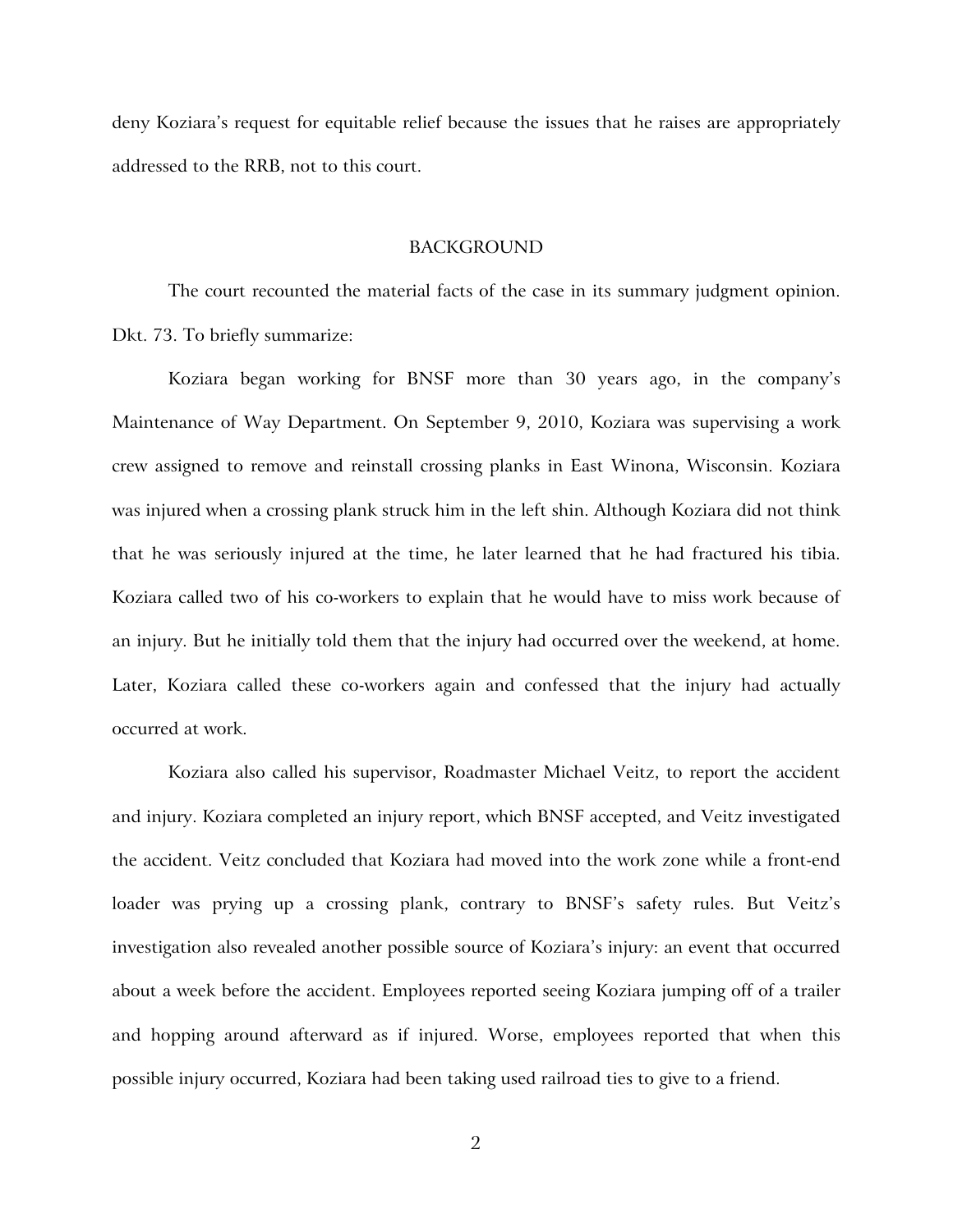BNSF began two separate disciplinary proceedings against Koziara. The first was to address whether he had violated BNSF's safety policies during the September 9 incident. The second was to address whether Koziara had stolen company property by taking ties without permission. BNSF eventually suspended Koziara for violating workplace safety rules and later terminated him for stealing company property.

Koziara filed suit in this court on December 4, 2013, alleging that both of BNSF's disciplinary actions against him were in retaliation for reporting a workplace injury. At summary judgment, the court concluded that there was no dispute that Koziara had satisfied three of the four elements of his claim under FRSA. But there were genuine disputes of fact as to one element—whether Koziara reported his injury in good faith—and as to BNSF's affirmative defense to liability—whether the company would have taken the same adverse actions against Koziara despite his injury report. The case proceeded to a trial on these two issues, bifurcated into a liability phase and a damages phase. A jury ultimately found in Koziara's favor and awarded him \$175,725.64 in lost wages, \$125,000 for emotional pain and suffering, and \$125,000 in punitive damages. Dkt. 181 and Dkt. 183.

# ANALYSIS

Two post-trial motions are before the court. First, BNSF has raised a series of challenges to the jury's verdict, essentially contending that it is entitled to judgment as a matter of law on every aspect of this case, or, in the alternative, to a new trial. Second, Koziara has moved for equitable relief in the form of an order requiring BNSF to help him obtain service credit from the RRB.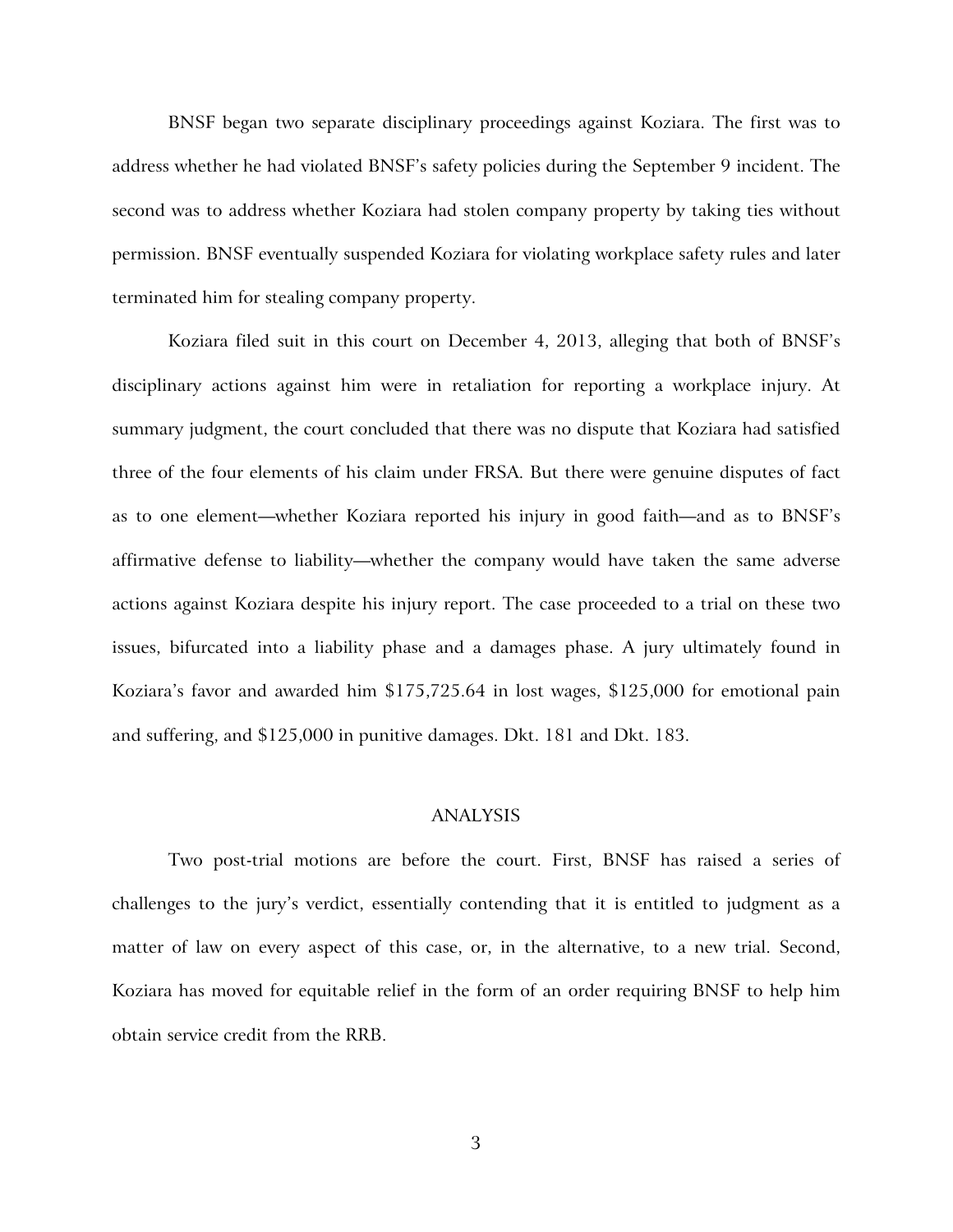#### **A. BNSF's motion for judgment as a matter of law or for a new trial**

At trial, BNSF moved for judgment as a matter of law on three issues: (1) whether a jury could find by a preponderance of the evidence that Koziara had proven every element of his claim under FRSA; (2) whether a jury would have to find by clear and convincing evidence that BNSF had proven its statutory affirmative defense; and (3) whether Koziara could recover lost wages, damages for emotional distress, and punitive damages. BNSF has now renewed each of these challenges in one post-trial motion under Rule 50(b). Dkt. 212. BNSF has also moved for a new trial under Rule 59(a)-(d), and to amend the judgment under Rule 59(e). *Id.*

"In deciding a Rule 50 motion, the court construes the evidence strictly in favor of the party who prevailed before the jury and examines the evidence only to determine whether the jury's verdict could reasonably be based on that evidence." *Passananti v. Cook County*, 689 F.3d 655, 659 (7th Cir. 2012). The court reviews the entire record but does not reweigh the evidence, make credibility determinations, or consider evidence favorable to the moving party that the jury was not required to believe. *Id.* Thus, BNSF is entitled to judgment as a matter of law only if the jury did not have a "legally sufficient evidentiary basis" to find in Koziara's favor. *Id.*; Fed. R. Civ. P. 50(a)(1).

A new trial is appropriate under Rule 59 "if the verdict is against the weight of the evidence, the damages are excessive, or if for other reasons the trial was not fair to the moving party." *Tapia v. City of Greenwood*, 965 F.2d 336, 338 (7th Cir. 1992). Likewise, a motion to amend the judgment under Rule 59(e) "will be successful only where the movant clearly establishes: (1) that the court committed a manifest error of law or fact, or  $(2)$  that newly discovered evidence precluded entry of judgment." *Cincinnati Life Ins. Co. v. Beyrer*, 722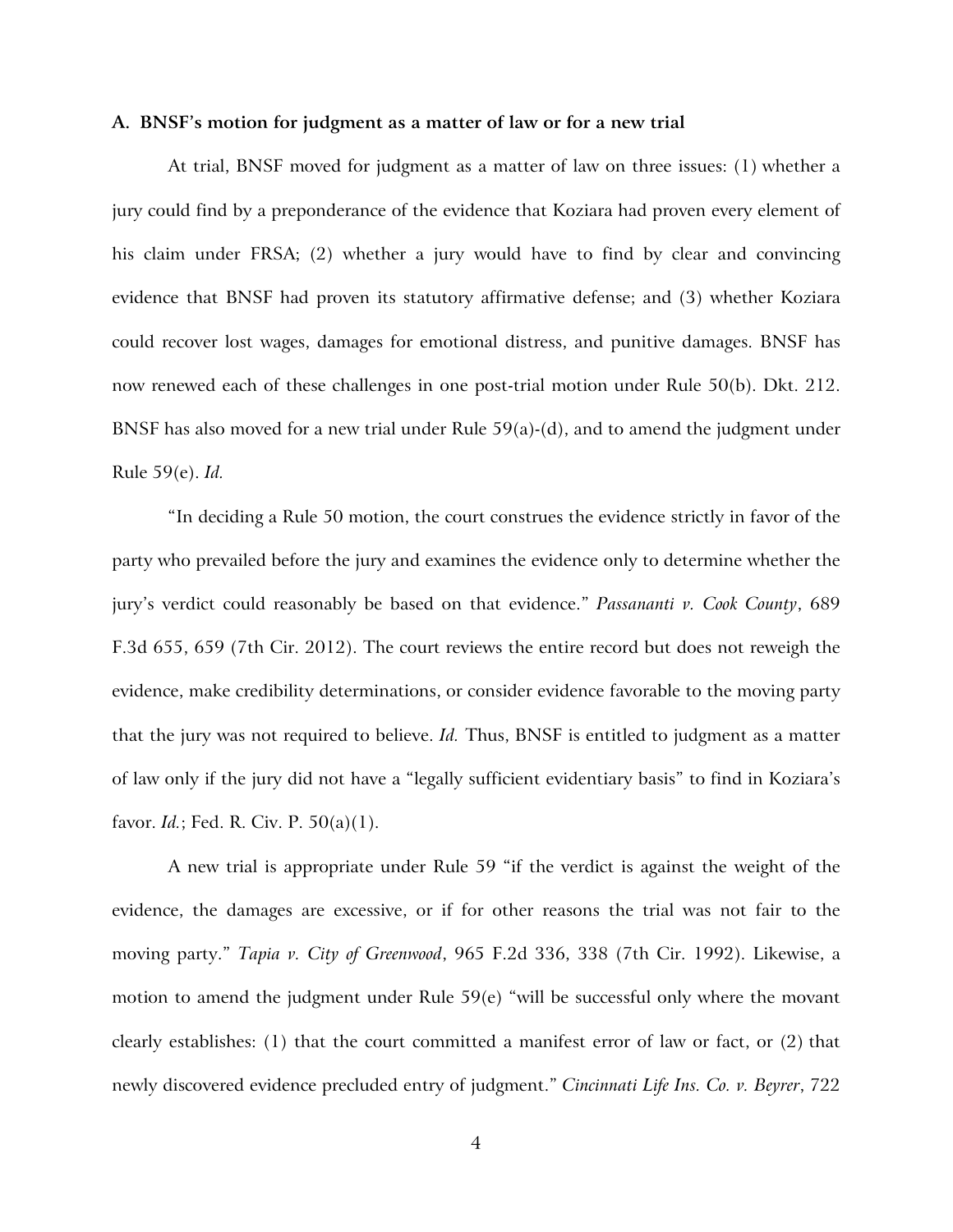F.3d 939, 954 (7th Cir. 2013) (internal citations and quotation marks omitted). "A 'manifest error' is not demonstrated by the disappointment of the losing party. It is the wholesale disregard, misapplication, or failure to recognize controlling precedent." *Oto v. Metro. Life Ins. Co.*, 224 F.3d 601, 606 (7th Cir. 2000) (internal citations and quotation marks omitted).

After reviewing BNSF's motion with these standards in mind, the court will not set aside the jury's verdict with regard to liability or with regard to damages. Nor is the court persuaded that a new trial would be appropriate in this case.

## **1. Elements of Koziara's claim under FRSA**

To prevail on a retaliation claim under FRSA, Koziara needed to show by a preponderance of the evidence that:  $(1)$  he engaged in protected activity;  $(2)$  BNSF knew that he engaged in the protected activity; (3) he suffered an unfavorable personnel action; and (4) the protected activity was a contributing factor in the unfavorable action. 49 U.S.C. § 20109(d)(2); *Harp v. Charter Commc'ns, Inc.*, 558 F.3d 722, 723 (7th Cir. 2009). At summary judgment, there was a genuine dispute of fact as to whether Koziara reported a workplace injury in good faith—part of the "protected activity" that the first element requires. But the court concluded that there was no genuine dispute concerning the second, third, and fourth elements. BNSF now challenges whether Koziara adduced sufficient evidence of good faith and whether the court erred by not instructing the jury on the fourth element.

## **a. Good faith**

BNSF contends that no rational jury could have found for Koziara on the issue of whether he reported his workplace injury in good faith. Dkt. 215, at 3. FRSA protects only an employee's "*good faith* act done . . . to notify, or attempt to notify, the railroad carrier or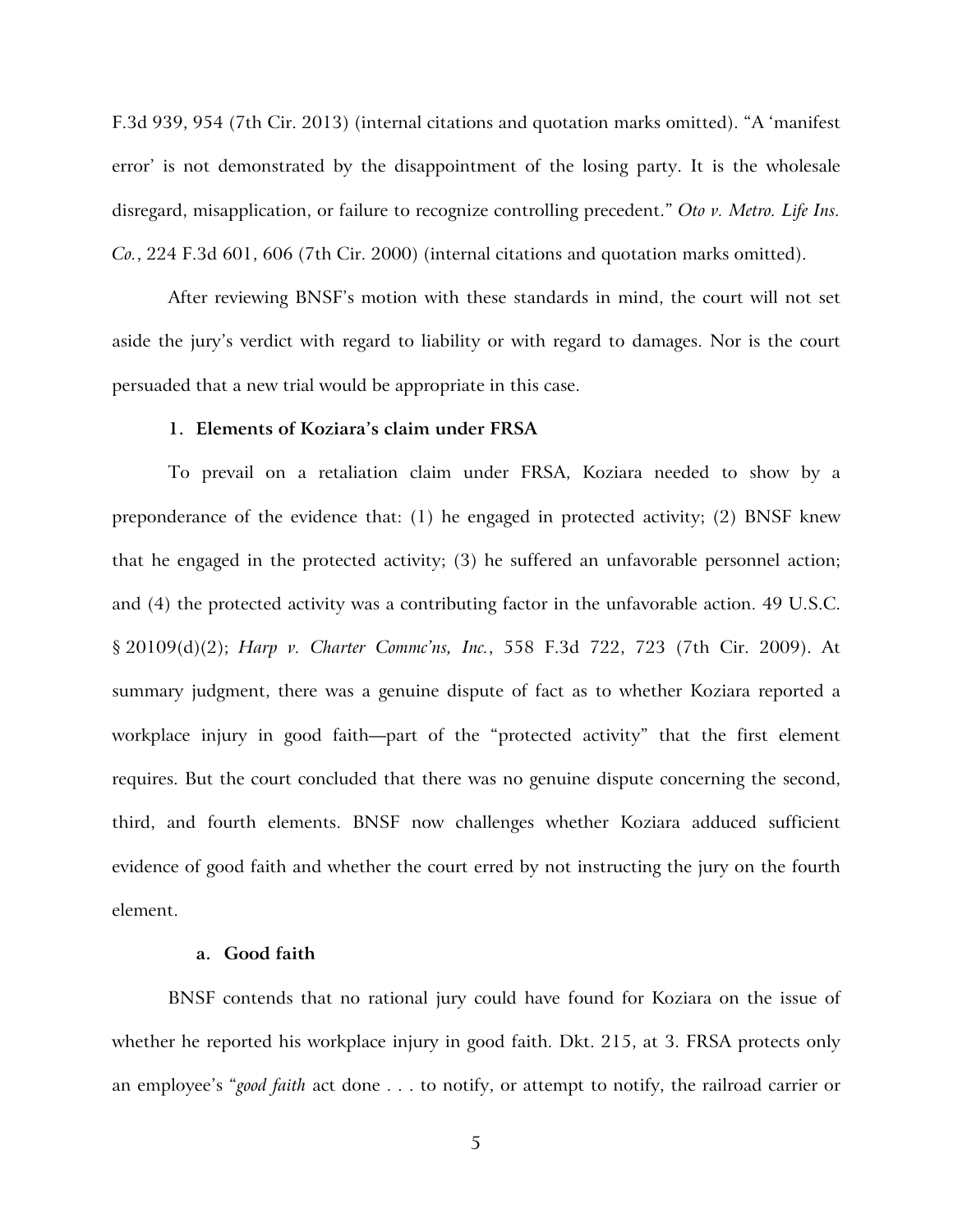the Secretary of Transportation of a work-related personal injury." 49 U.S.C. § 20109(a)(4) (emphasis added). The parties agree that reporting an injury in good faith requires both objective and subjective reasonableness. Dkt. 215, at 4 and Dkt. 217, at 30. Thus, when Koziara reported his injury on September 14, 2010, he must have actually believed that his injury was work-related, and that belief must have been objectively reasonable.

According to BNSF, Koziara's "shifting stories" about the cause of his injury precluded the jury from finding that he reported his injury in good faith, subjectively or objectively. BNSF cross-examined Koziara at length about the discrepancies in his account of the injury, but he had an explanation for each of them. For example, Koziara explained that he did not report the accident on the day that it occurred because he did not think that his injury required a trip to the hospital. Tr. 2a, at  $26:23$ -27:2. $^1$  $^1$  With regard to the story that he told his co-workers about being injured at home, Koziara testified that he made up that story after learning from a doctor that he had fractured his tibia. Tr. 2a, at 34:6-10. At that point, more than 72 hours had passed since the injury, and so Koziara was afraid that if he reported the true cause of the injury, then BNSF would discipline him for making a late report. Tr. 2a, at 34:18-21, 36:4-8. Finally, Koziara denied injuring his left leg on either of the other occasions that BNSF identified. Tr. 2a, at 31:21-24, 32:11-34:5, 74:7-75:1.

The jury found that Koziara had shown by a preponderance of the evidence that he reported a work-related injury in good faith. Dkt. 181. The evidence at trial supported the jury's finding, both in terms of Koziara's subjective belief and the objective reasonableness of that belief. Subjectively, the jury was entitled to credit Koziara's testimony that when he

<u>.</u>

<span id="page-5-0"></span><sup>&</sup>lt;sup>1</sup> Citations to trial transcripts are by day, session, page, and line. Thus, "Tr. 2a, at 26:23," refers to the transcript from the second day of trial, morning session, page 26, line 23.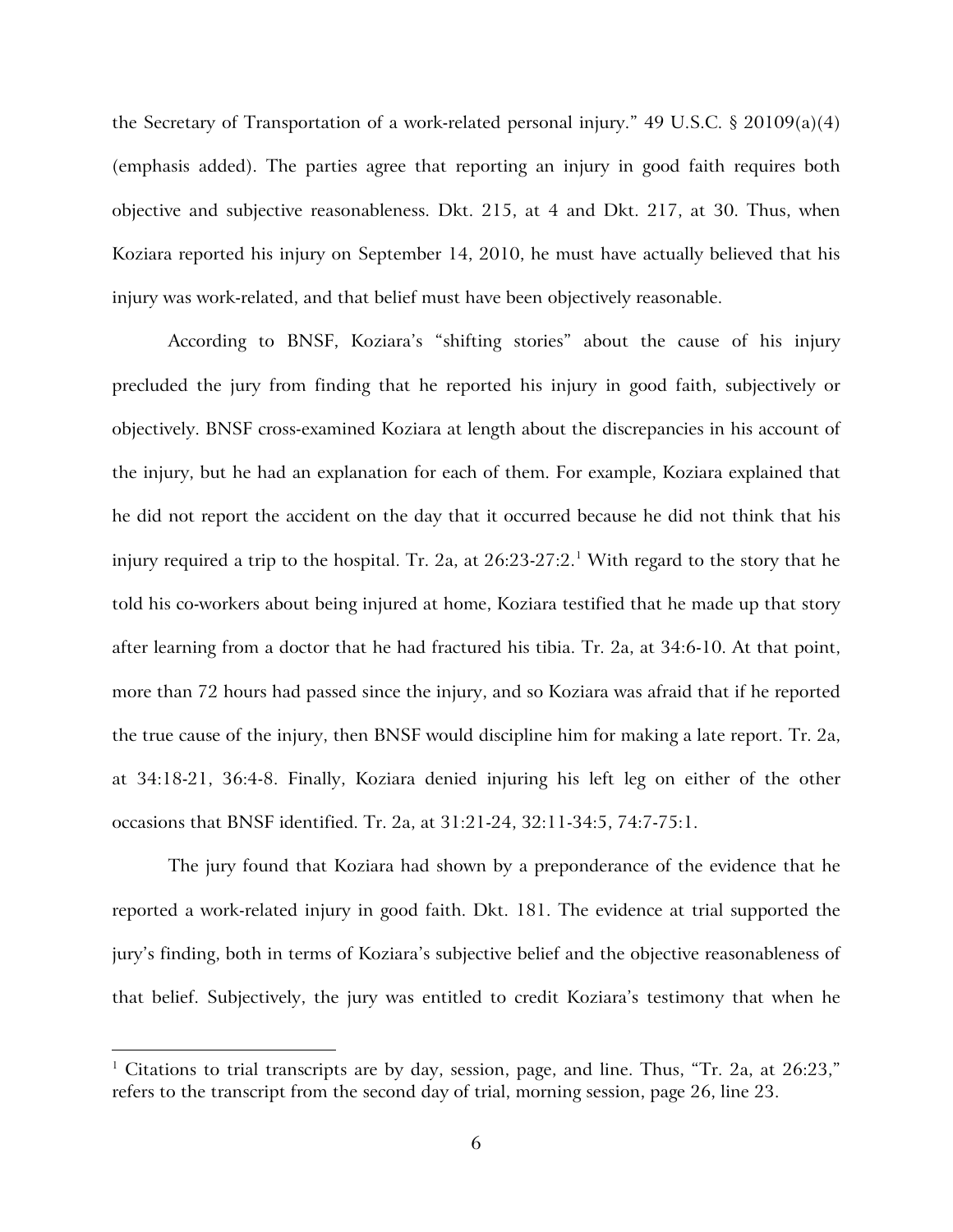reported his injury, he believed that he had been injured at work on September 9. The jury was also entitled to credit Koziara's explanations for the different stories that he told to his co-workers about the injury. Koziara's different stories might have undermined his credibility, as BNSF argued at trial. But this evidence did not *require* the jury to find against Koziara on the subjective prong. Objectively, the underlying injury is not in dispute. A wooden plank weighing 1,200 pounds struck Koziara in the leg. A few days later, a doctor performed an xray and told Koziara that he had fractured his tibia. Koziara formally reported his injury to BNSF shortly after receiving this information. From this evidence, the jury was entitled to conclude that Koziara's subjective belief was sincere and objectively reasonable.

BNSF's motion essentially asks the court to reweigh the evidence presented in this case and to supplant the jury's credibility determinations with the court's own appraisal of Koziara's testimony. But Rule 50 is not a mechanism for courts to reevaluate the evidence at trial and reach their own conclusions. The relevant inquiry is whether the jury's verdict could reasonably be based on the evidence adduced at trial. *Passananti*, 689 F.3d at 659. Here, the jury's verdict meets this standard. The court will therefore deny BNSF's motion on this issue.

#### **b. Contributing factor**

The fourth element of Koziara's FRSA claim required him to show that his injury report was "a contributing factor" to BNSF's adverse actions. A contributing factor is "any factor which, alone or in connection with other factors, tends to affect in any way the outcome of the decision." *Addis v. Dep't of Labor*, 575 F.3d 688, 691 (7th Cir. 2009) (internal citations and quotation marks omitted). Over BNSF's objection, the court concluded at summary judgment that Koziara had proven causation as a matter of law because his injury report undisputedly triggered the investigations that led to his suspension and to his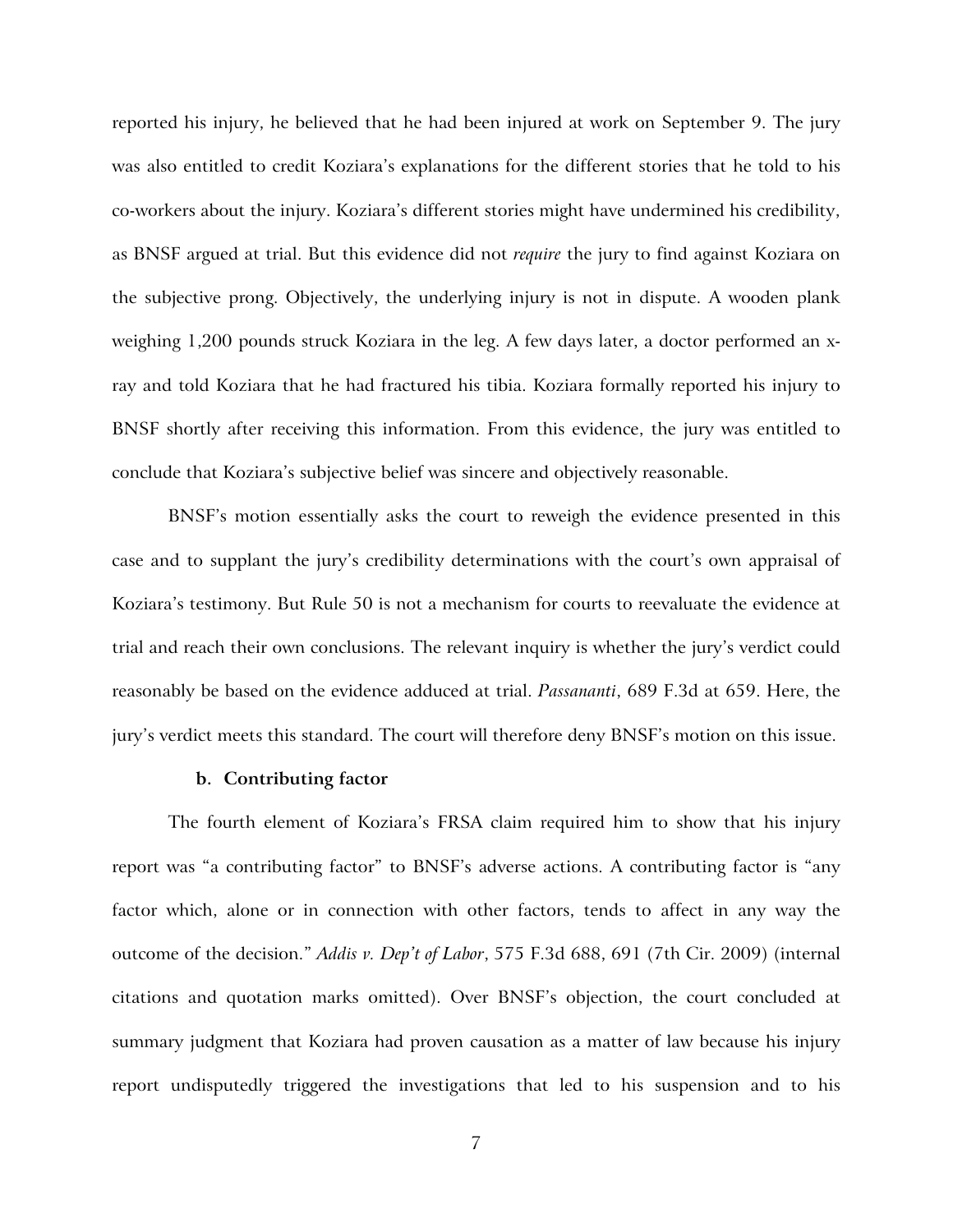termination. Dkt. 73, at 15-18. The court determined that FRSA uses a broad conception of causation that is favorable to employees; it allows an employee to establish causation with a "chain of events" theory such as the one that Koziara invoked in this case.

For the most part, BNSF's post-trial motion merely renews its objection to the court allowing Koziara to prove causation through a "chain of events" theory, arguing that such a framework is inconsistent with FRSA and with retaliation case law in general. BNSF presented this position at summary judgment, in motions in limine, and through its proposed jury instructions. The court has explained its reasons for rejecting these arguments and will not repeat those reasons here. BNSF has preserved the issue for appeal.<sup>[2](#page-7-0)</sup>

A new aspect of BNSF's post-trial motion is whether the causation element came back into play at trial because of Veitz's testimony. BNSF contends that Veitz's testimony "showed that Mr. Koziara's theft (or disposal) of company property was discovered independently of Mr. Veitz's investigation or review of Mr. Koziara's injury report." Dkt. 215, at 9. According to BNSF, it was able to break a link in the chain of events that Koziara used to prove causation at summary judgment, and so the court should have sent the element to the jury. The pertinent testimony was as follows:

Q. . . . Well, when did you learn about the switch ties?

 $\overline{a}$ 

<span id="page-7-0"></span> $2$  Neither party has directed the court to binding precedent on whether FRSA allows a chain of events theory of causation. But other district courts within this circuit have addressed the issue recently. *See, e.g.*, *Burton v. Ill. Cent. R.R. Co.*, No. 13-cv-00769, 2016 WL 302109, at \*7 (N.D. Ill. Jan. 25, 2016) ("This chain of events is sufficient to create a genuine issue of material fact as to whether his injury report was a 'contributing factor' to Burton's termination."); *Armstrong v. BNSF Ry. Co.*, No. 12-cv-7962, 2015 WL 5180589, at \*10 (N.D. Ill. Sept. 4, 2015) ("This is known as the 'chain of events' approach to causation under the FRSA, and evidence substantiating this approach shows that a triable issue of fact exists as to causation.").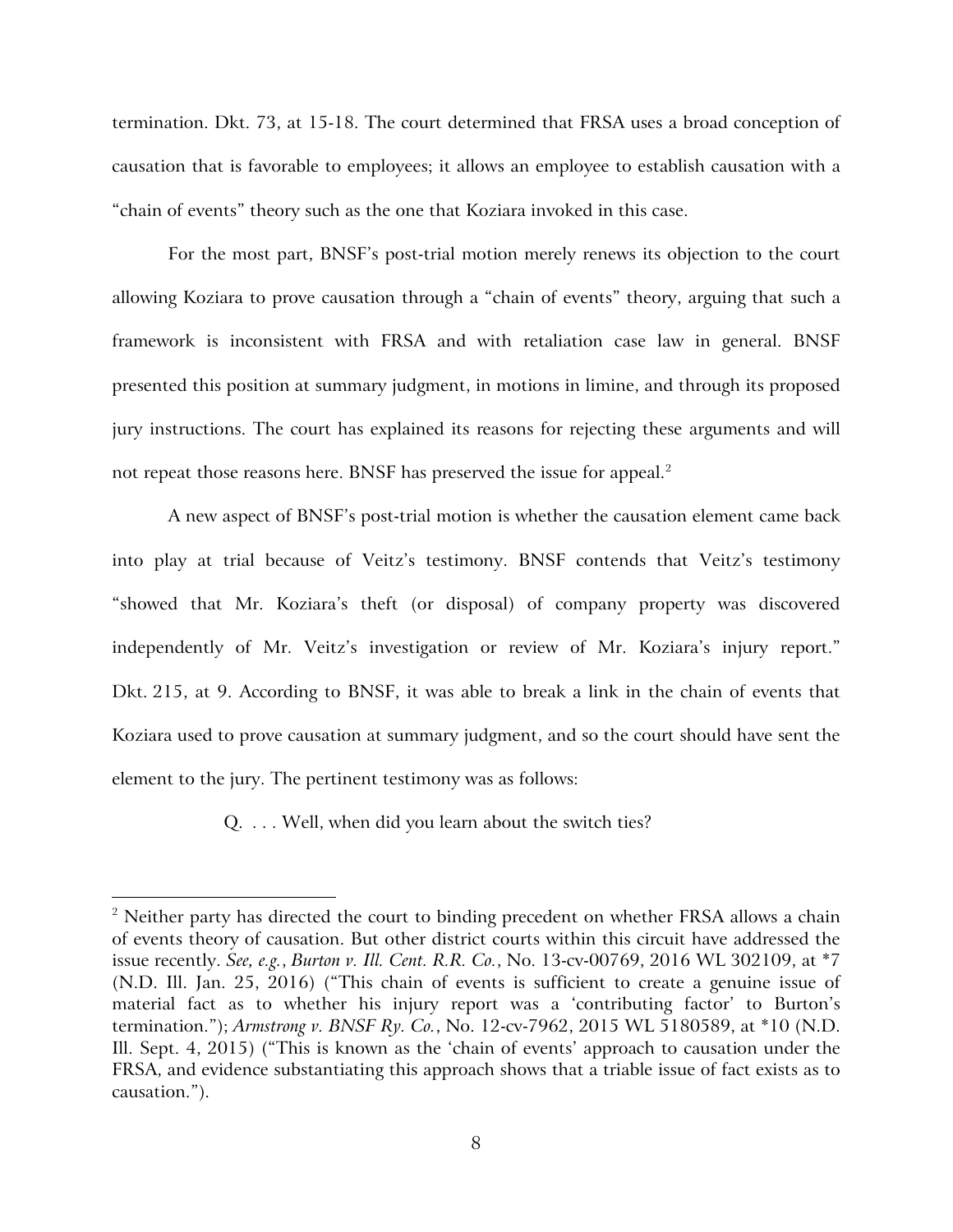- A. The following week after the reenactment I was in Bay City, Wisconsin and I was informed by another employee that possibly [Koziara] got hurt while taking switch ties at Winona Junction on a different date.
- Q. All right.
- A. My investigation was completely, for the most part I guess, over with that incident. This is a completely different situation when I learned about the switch ties being taken.

Tr. 2a, at 128:16-129:1.

The court does not agree with BNSF that Veitz's testimony definitively put the element of causation back in issue. Veitz passed information about Koziara's alleged injury as well as the potential theft—on to his supervisors. Tr. 2p, at 67:10-68:17. Thus, contrary to BNSF's contention, Veitz was at least somewhat involved in the investigation even after learning about the stolen ties. But regardless of Veitz's involvement, BNSF does not dispute that *its* investigation was ongoing when it learned about the stolen ties. The larger investigation is what matters for purposes of Koziara's chain of events theory because the *railroad carrier* is liable for retaliation under § 20109. Koziara reported his injury to BNSF, the company investigated that injury, and then the company initiated disciplinary hearings which led to adverse employment actions. The undisputed evidence at summary judgment established this theory of causation, and Veitz's testimony did not put the issue back into genuine dispute.

Even if BNSF adduced evidence at trial from which the jury could doubt that Koziara's injury report was a contributing factor in his suspension and termination, BNSF's effort was too late. The court resolved the issue of causation at summary judgment because BNSF failed to adduce evidence that put the element into genuine dispute. "[S]ummary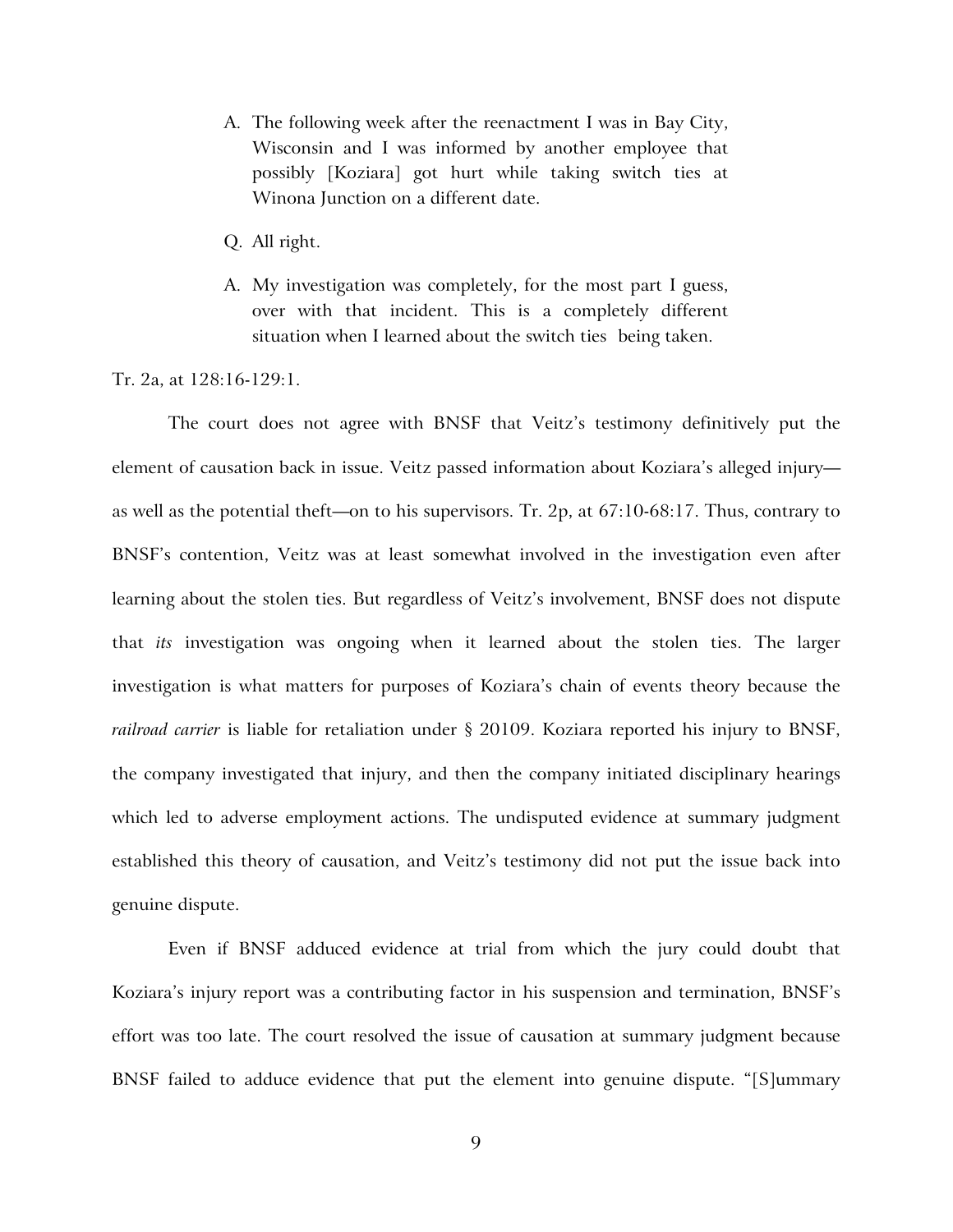judgment is the 'put up or shut up' moment in a lawsuit, when a party must show what evidence it has that would convince a trier of fact to accept its version of events." *Johnson v. Cambridge Indus., Inc.*, 325 F.3d 892, 901 (7th Cir. 2003) (internal citations and quotation marks omitted). The record at summary judgment, which included Veitz's deposition testimony, affirmatively established that BNSF learned about Koziara's alleged theft during the course of investigating his injury report. *See* Dkt. 30 (Veitz dep. 76:12-19).

It would have been manifestly unfair to Koziara to change course mid-trial and require him to prove an element that the court had already resolved. Veitz was BNSF's witness, so the company was in the best position to present his account of the relevant events at summary judgment, or at the very latest, in a motion for reconsideration of the court's summary judgment order *before* trial. Koziara could not have reasonably anticipated Veitz's trial testimony regarding when he learned about the stolen ties, particularly given how starkly that testimony conflicted with Veitz's earlier deposition testimony on this point. Thus, BNSF's post-trial motion is merely a request for another bite at the summary judgment apple. *Cf. Verson Wilkins Ltd. v. Allied Prods. Corp.*, No. 87-cv-5325, 1990 WL 6898, at \*2 (N.D. Ill. Jan. 9, 1990). The court will deny BNSF's request.

The cases to which BNSF cites do not compel a contrary result. For example, in *Wimberly v. Severn Trent Services, Inc.*, the court concluded at summary judgment that the plaintiff had identified a similarly situated comparator for purposes of establishing a prima facie case of race discrimination. No. 05-cv-2713, 2007 WL 666767, at \*4 n.6 (E.D. Pa. Feb. 26, 2007). Although the case proceeded to trial, the court granted a Rule 50(a) motion at the close of the plaintiff's case. *Id.* at \*1. As part of that ruling, the court concluded that the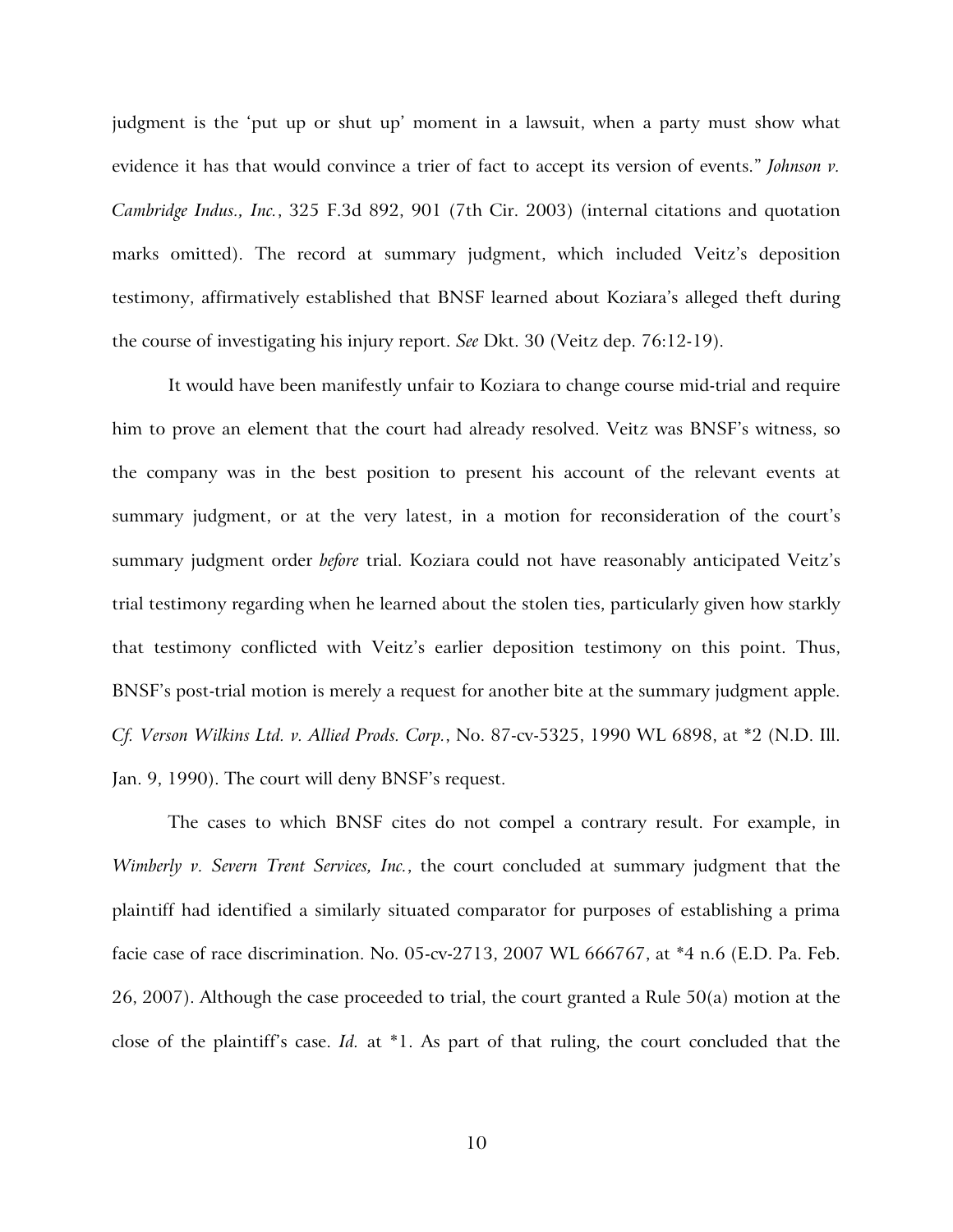comparator was not, in fact, similarly situated to the plaintiff. *Id.* at \*4. The court explained the ruling in a footnote:

> In my summary judgment motion memorandum, I noted that Gerhart and Wimberly were similarly situated. . . . That finding was based on the summary judgment record in which the evidence showed that the plaintiff did not manage any of the purchasing employees despite her title and the respective purchasing duties of Gerhart and Wimberly in the Purchasing Department were not clear. In addition, I made that finding in considering the plaintiff's *prima facie* case. . . . The trial record was very different, the roles of Gerhart and Wimberly at Severn Trent were clarified, and my determination here relates to the plaintiff satisfying her burden of persuasion under the third prong of the *McDonnell Douglas* test.

*Id.* at \*4 n.6. The last sentence—most of which BNSF omitted from the quotation in its brief, *see* Dkt. 215, at 10—explains why *Wimberly* does not apply to this case. There, the court did not revive a dispute over an element of the plaintiff's prima facie case after having granted summary judgment on that element. Rather, the court concluded that the comparator was not similarly situated for purposes of an entirely different step in the *McDonnell Douglas* framework.

As for the other authority that BNSF identifies, those cases dealt with courts initially *denying* summary judgment then granting (or threatening to grant) a motion for judgment as a matter of law when the evidence at trial differed from the evidence presented at summary judgment *See, e.g.*, *United States v. Horton*, 622 F.2d 144, 148 (5th Cir. 1980); *Jacobsen v. Sramek*, No. 07-cv-03533, 2009 WL 1286348, at \*2 (N.D. Cal. May 7, 2009). But this case has the opposite procedural posture: at summary judgment, the court concluded that there was no genuine dispute of fact regarding the question of causation. BNSF has not identified precedent that requires a court to "un-grant" summary judgment mid-way through trial when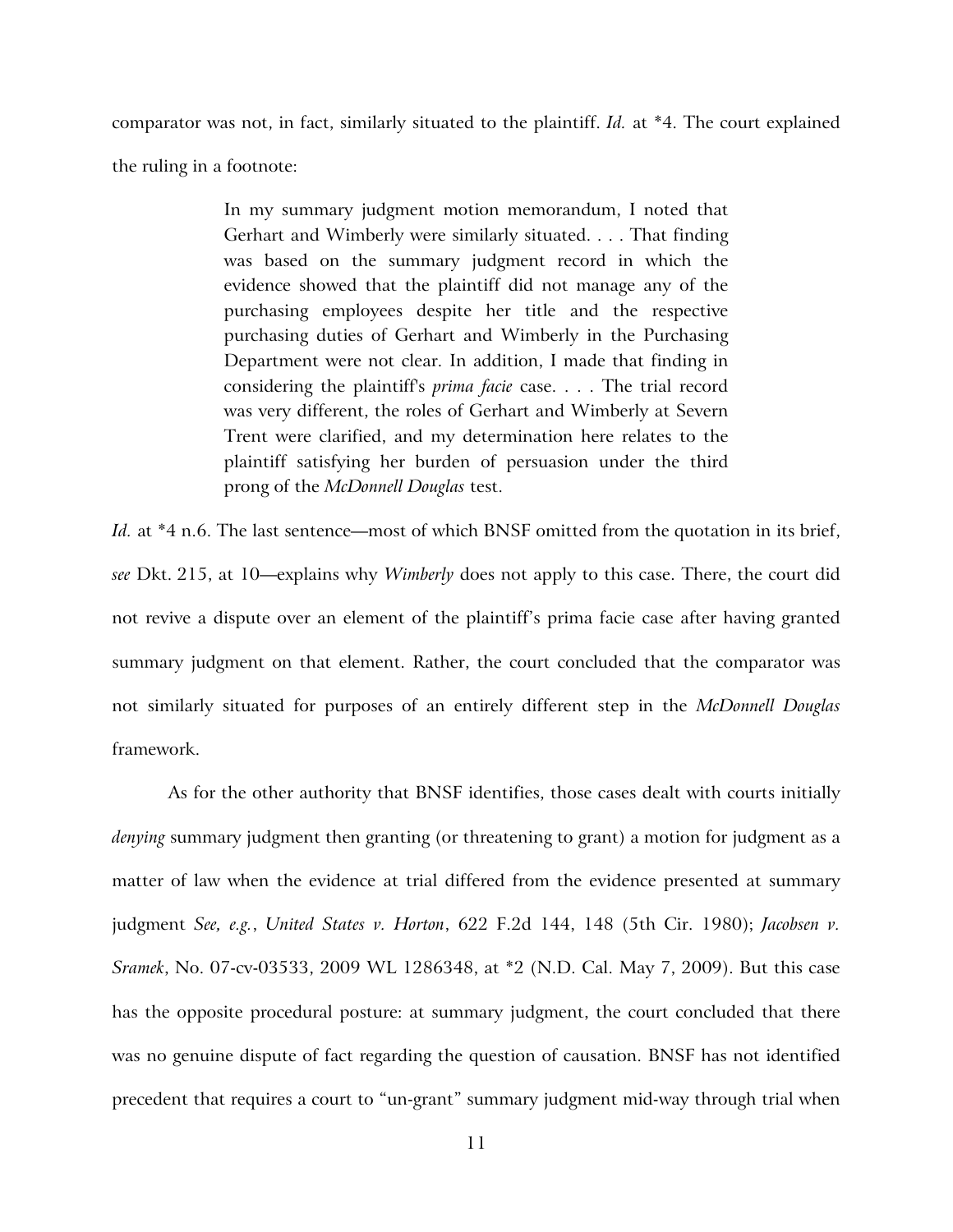the evidence or testimony varies slightly from the parties' presentations at summary judgment.

Veitz's testimony did not put the element of causation back in issue. And even if the testimony was relevant to causation, BNSF should have had it available to present at the summary judgment stage of the case. BNSF is not entitled to judgment as a matter of law on the issue of whether Koziara's injury report was a contributing factor to his suspension and to his termination, nor is Veitz's testimony grounds for a new trial.

## **2. BNSF's affirmative defense**

BNSF next contends that, as a matter of law, no reasonable jury could have found that the company failed to establish its affirmative defense under FRSA. The statute allows an employer to avoid liability even if an employee makes out a prima facie case of retaliation, provided that the employer establishes by clear and convincing evidence that it would have taken the same adverse action in the absence of the employee's protected activity. 49 U.S.C. § 42121(b)(2); *Harp*, 558 F.3d at 723.

At trial, BNSF sought to prove its defense by presenting evidence of consistently applied discipline and of zero-tolerance for theft. BNSF adduced numerous examples of employees who were disciplined harshly for theft. But Koziara was able to poke two critical holes in the company's defense by showing examples of how BNSF's purported zero-tolerance policy was not actually so consistently applied. First, there was evidence that it was commonplace for BNSF employees to take used ties. Tr. 1p, at 77:8-79:14. Yet for all BNSF's instance that it consistently punished such theft with termination, Koziara was able to elicit testimony from a long-term BNSF manager who admitted that he made no inquiry into statements and reports of other incidents of ties taken without authorization. Tr. 3a, at 53:1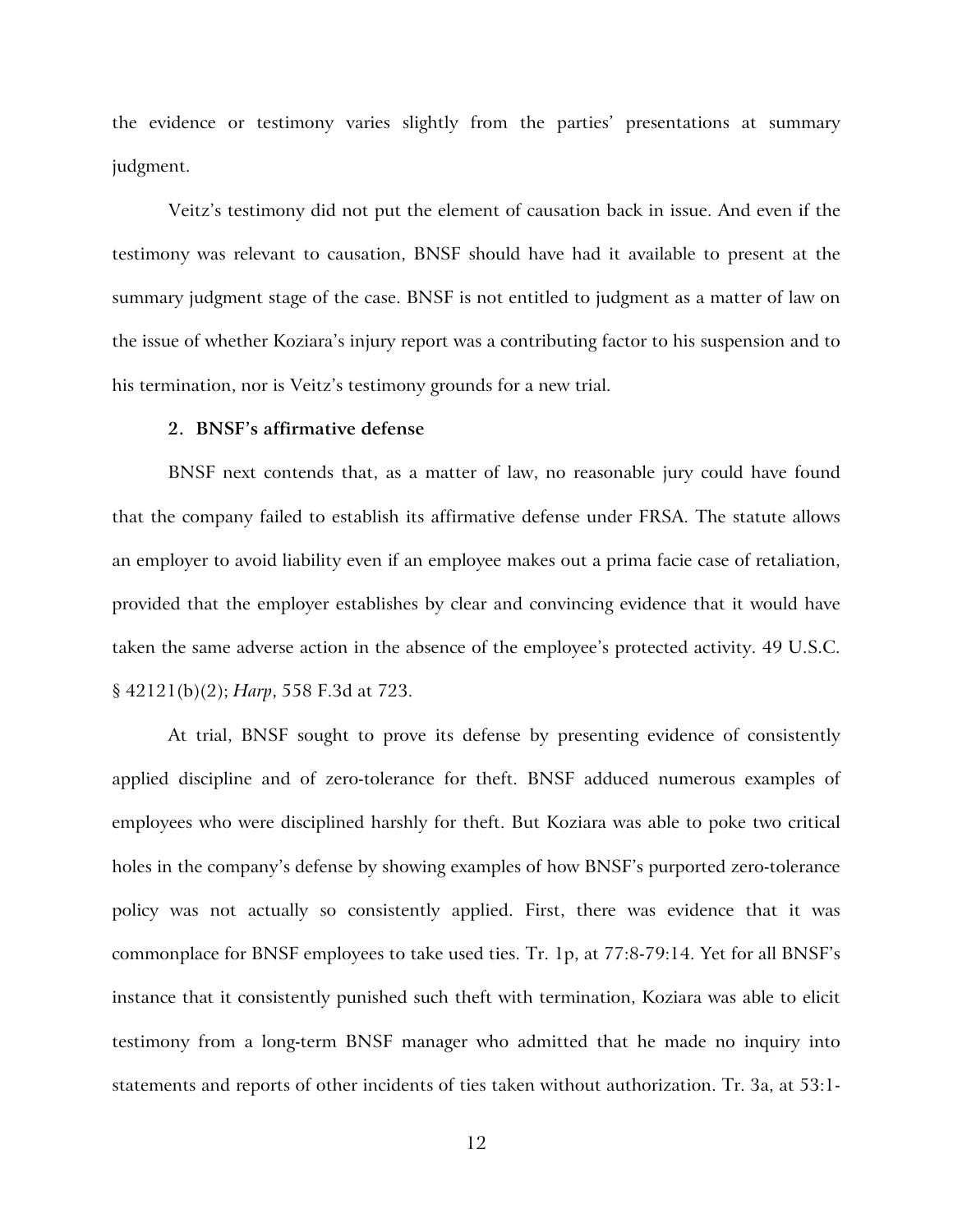54:10. The same officer was also able to recount only one instance of BNSF disciplining employees for taking ties without permission. But that instance was much more egregious three employees conspired to steal hundreds of ties and sell them—and BNSF's response was much less severe. Tr. 3a, at 50:16-52:25*.* BNSF's leniency in that egregious case, combined with the fact that the company did not investigate the employees who provided statements as part of Koziara's disciplinary process, entitled the jury to discredit BNSF's assertion that it would have terminated Koziara regardless of the injury report.

The second hole in BNSF's defense involved trial testimony that there were at least two other employees who were involved in the accident that injured Koziara: one operated the front-end loader and another was standing only a few feet behind Koziara. Tr. 1p, at 98:23-25, Tr. 2a, at 122:5-123:3. Neither employee suffered an injury that day, and despite the fact that they were directly involved in the incident, BNSF never investigated either employee for a possible rule violation. Tr. 2a, at 126:7-10. Veitz also testified that his investigation revealed two other employees who were "in the zone of danger," but who never received disciplinary action for their involvement. Tr. 2p, at 50:23-51:7, 95:9-22. In closing arguments, Koziara's counsel argued that this evidence seriously undermined BNSF's contention that it would have investigated and suspended Koziara regardless of whether he reported his injury. There was evidence to support counsel's argument, and the jury had an adequate basis to find that BNSF had failed to establish its affirmative defense with regard to Koziara's suspension.

BNSF is not entitled to judgment as a matter of law that it established its affirmative defense by clear and convincing evidence. Nor was the jury's verdict against the manifest weight of the evidence, so a new trial would not be appropriate.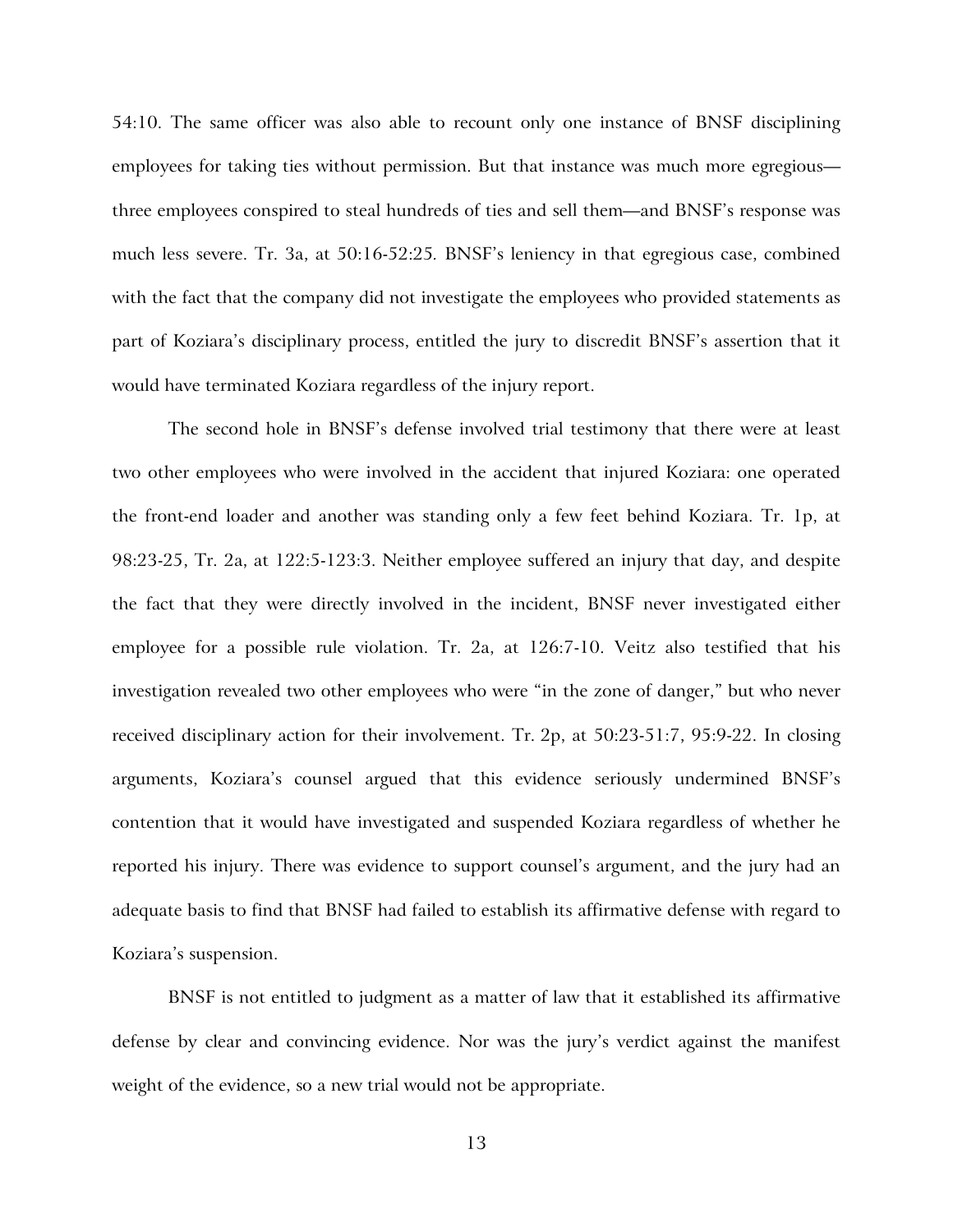#### **3. Damages**

Finally, BNSF challenges each aspect of the jury's damage award: lost wages, damages for emotional distress, and punitive damages. But BNSF's arguments on all three points essentially re-hash those that the company made at trial, and that the jury rejected. Evidence adduced at trial supported every component of the jury's damage award, and so the court will deny BNSF's motion.

#### **a. Lost wages**

<u>.</u>

At trial, Koziara testified that his leg had healed as of January 2011, and that he was ready to return to work at that point. Tr. 4a, at 44:19-20. Koziara identified two possible jobs at BNSF that he could have held based on his seniority and physical limitations, $^3$  $^3$  and he testified that he would have performed either job for 39 months—when he would have accrued 360 months of service credit to become eligible for retirement—if not longer. Tr. 4a, at 45:5-46:7, 47:2-48:15. But Koziara also acknowledged that since BNSF terminated him, he had not looked for full-time work. Tr. 4a, at 54:16-20. According to Koziara, if he had worked for two consecutive months outside the railroad industry, then he would have lost his entitlement to retirement benefits from the RRB. Tr. 4a, at 54:21-25, 71:12-20. Koziara also acknowledged that his physical limitations would have prevented him from returning to work at BNSF in the foreman position that he held in 2010. Tr. 4a, at 85:13-24. Based on Koziara's testimony, BNSF argued to the jury that he had failed to mitigate his damages and that his requested amount for lost wages was too speculative. Tr. 4p, at 94:25-99:4. The jury

<span id="page-13-0"></span> $3$  Unrelated to the incident on September 9, 2010, Koziara experienced other health issues that limited his physical abilities. Tr. 4a, at 63:4-22.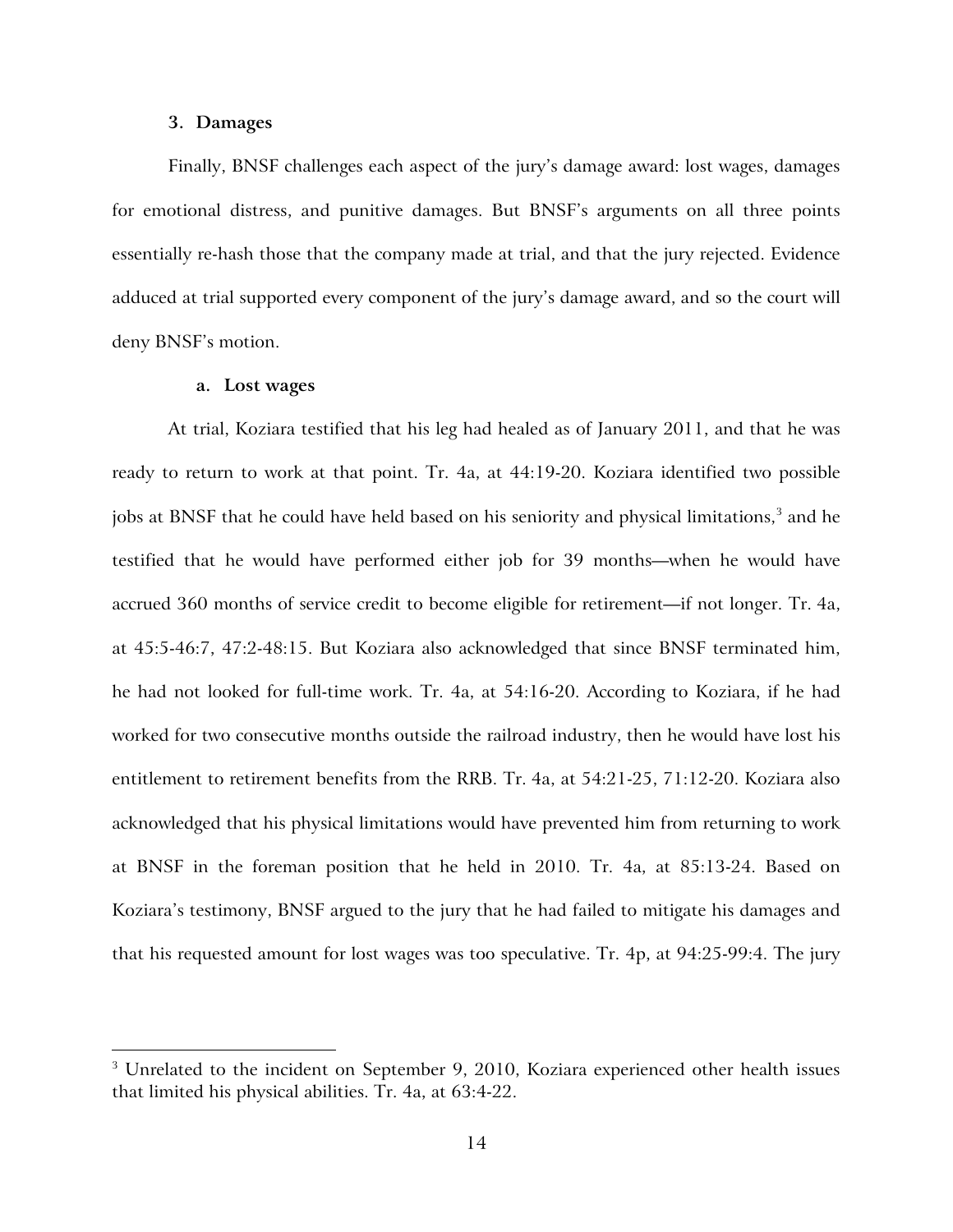rejected these arguments and awarded Koziara \$175,724.64 in lost wages and benefits. Dkt. 183, at 1.

BNSF first attacks the jury's award of lost wages on the ground that Koziara failed to mitigate his damages. To prove this defense, BNSF needed to show that: (1) Koziara "failed to exercise reasonable diligence to mitigate [his] damages"; and (2) "there was a reasonable likelihood that [Koziara] might have found comparable work by exercising reasonable diligence." *Hutchison v. Amateur Elec. Supply, Inc.*, 42 F.3d 1037, 1044 (7th Cir. 1994). As the court instructed the jury in this case,

> [i]f you find that a reasonable person would have taken steps to reduce the loss, and if you find that Mr. Koziara did not take such steps, then you should not include as damages any amount that Mr. Koziara could have avoided. If you find that a reasonable person would not have taken steps to reduce the loss under all of the circumstances existing in the case, then you should not consider Mr. Koziara's failure to act when you determine damages.

Dkt. 187, at 7.<sup>[4](#page-14-0)</sup> Based on the evidence at trial, the jury was entitled to find that Koziara's fear of losing his retirement benefits reasonably entitled him to not look for alternative employment outside the railroad industry.

BNSF protests that a plaintiff cannot satisfy his duty to mitigate damages merely by testifying that he is afraid of losing benefits. Because that was Koziara's strategy in this case, BNSF contends that it was not obligated to show that reasonably comparable work was

 $\overline{a}$ 

<span id="page-14-0"></span><sup>&</sup>lt;sup>4</sup> BNSF did not object to this instruction, although it did object to instructing the jury that "reasonable efforts" do not include efforts that subject the person making the effort to unreasonable inconvenience. Tr. 4p, at 67:1-24. The court overruled this objection. Regardless, BNSF does not raise specific instruction-based arguments in its post-trial motion, instead contending that it was error for the court to give *any* instruction on mitigation because Koziara admitted that he did not mitigate his damages.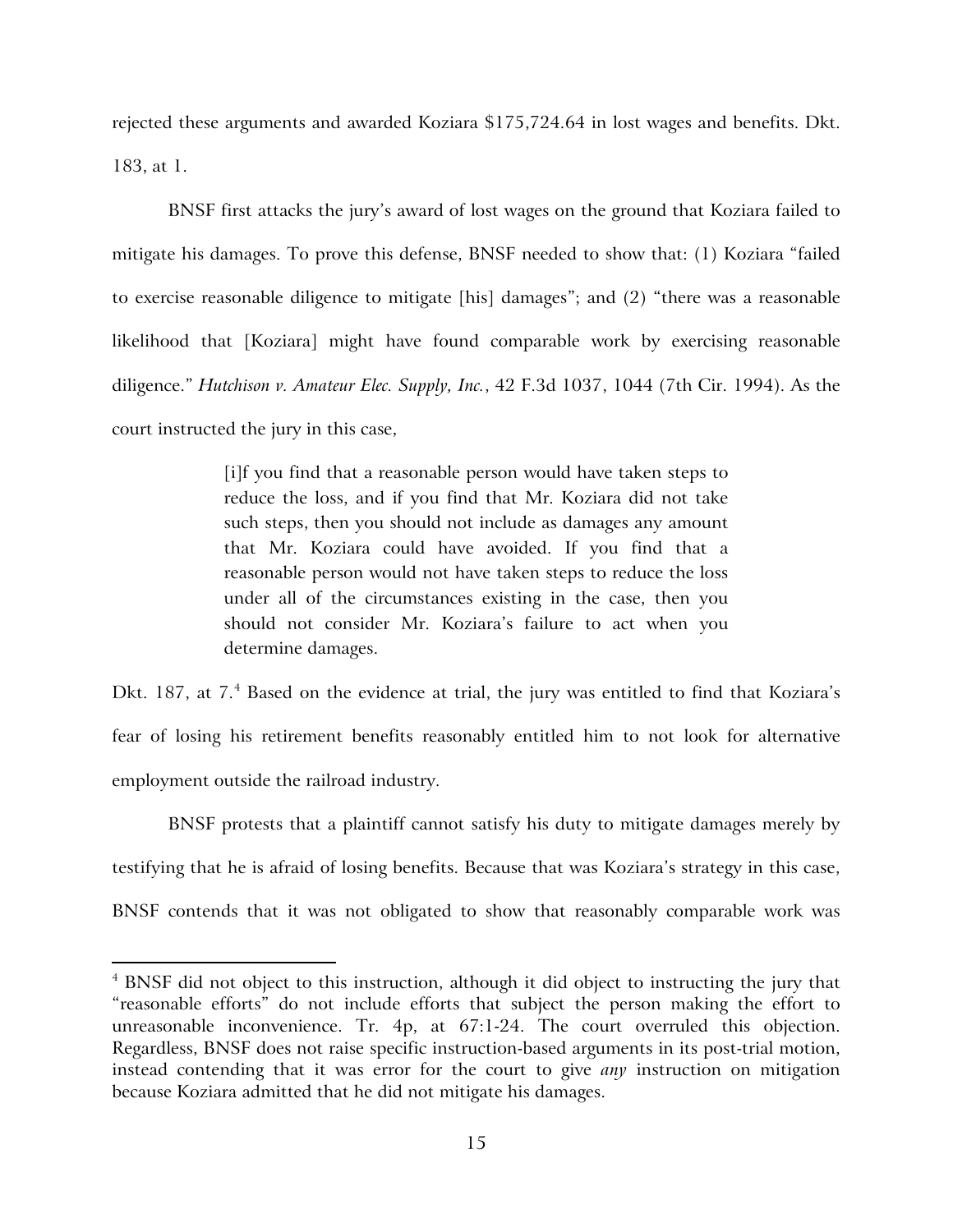available. Dkt. 218, at 8. These arguments misplace the burden of persuasion on the issue of mitigation. Koziara's position was that it would have been unreasonable for him to forgo his retirement benefits by taking a job outside the industry. BNSF did not present affirmative evidence of comparable employment that would have allayed Koziara's concerns. Without such evidence, the jury was free to find that Koziara acted with reasonable diligence in considering alternative employment, which would have satisfied his duty to mitigate his damages.

BNSF also criticizes the jury's award for lost wages as inappropriately speculative because Koziara admitted that he had applied for disability benefits (which contradicted his assertion that he could continue working), and because Koziara failed to prove that he would have received the same wage had he returned to work at BNSF. Koziara was not required to prove his damages with mathematical precision, but he had to offer more than pure speculation to support his request for lost wages. And he did so in this case. Koziara identified jobs that he could have performed at BNSF, and he provided a conservative, but realistic, estimate of the wages that he would have earned over the 39 months following his termination. The jury found this testimony to be credible, notwithstanding BNSF's arguments. The court will not second-guess the jury's view of the testimony, as there was an evidentiary basis to support the jury's award for lost wages in this case.

### **b. Compensatory damages**

The court considers three central questions when reviewing the jury's award for compensatory damages: (1) "whether the award is 'monstrously excessive'"; (2) "whether there is no rational connection between the award and the evidence, indicating that it is merely a product of the jury's fevered imaginings or personal vendettas"; and (3) "whether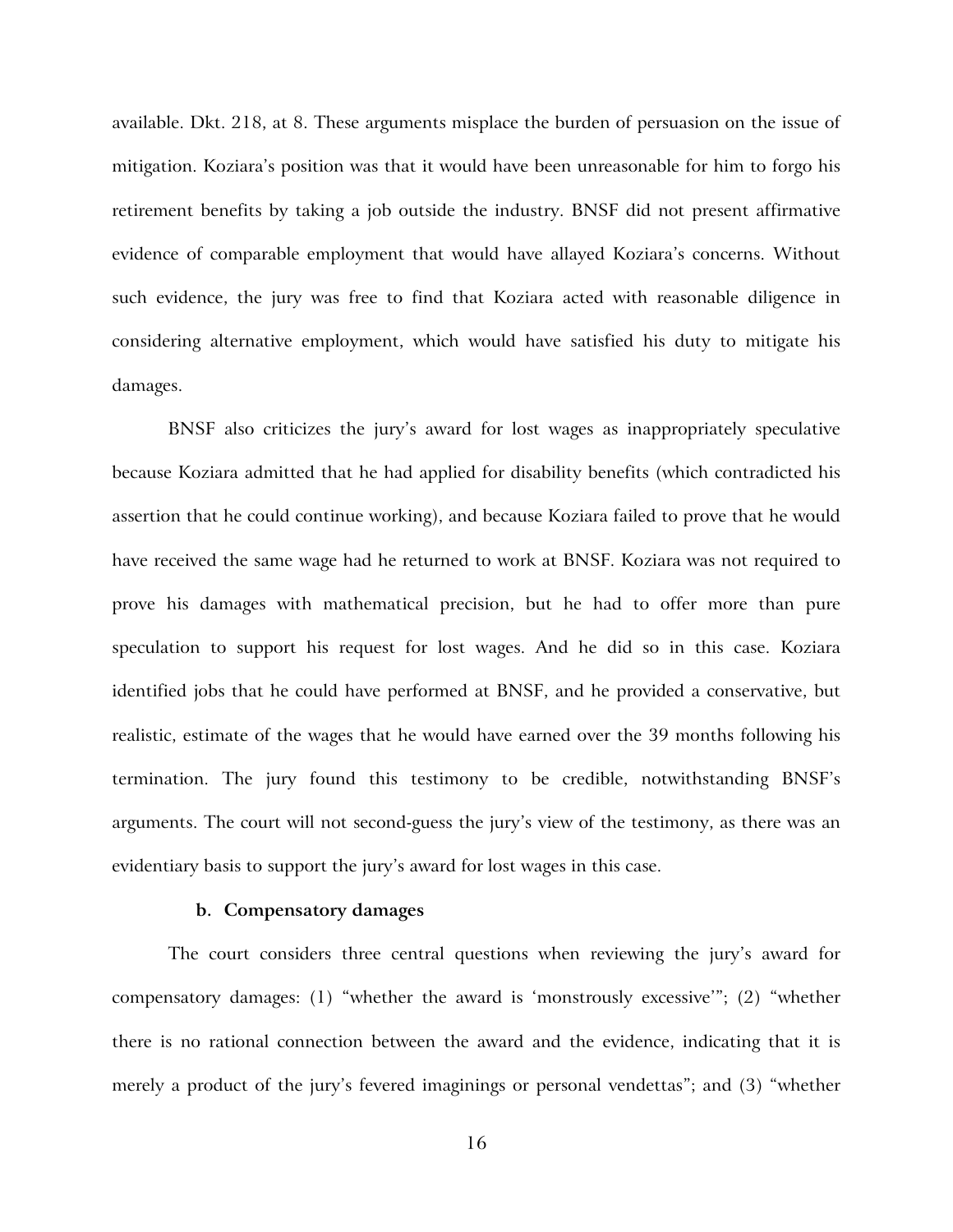the award is roughly comparable to awards made in similar cases." *Farfaras v. Citizens Bank & Tr. of Chi.*, 433 F.3d 558, 566 (7th Cir. 2006) (internal citations omitted). The jury's award passes muster on each of these inquiries.

The award was not "monstrously excessive" and it bore a rational connection to the evidence. Koziara was a 32-year employee of BNSF, nearing retirement, and the company improperly fired him in retaliation for reporting a workplace injury. Koziara and his wife were forced to sell their home in response to the sudden loss of income. Mrs. Koziara testified that her husband experienced sleepless nights following his termination, as well as general anxiety over how to support his family. Tr. 4a, at 90:23-91:18, 93:12-94:23. Although BNSF elicited testimony from Koziara and from his wife that much of the emotional fallout from Koziara's termination has subsided over the years, the evidence largely confirmed that this was a detrimental, life-altering event for Koziara. This testimony was sufficient to support an award of damages for emotional distress. *See Merriweather v. Family Dollar Stores of Ind., Inc.*, 103 F.3d 576, 580 (7th Cir. 1996) ("A plaintiff's testimony about emotional distress may, in certain instances, of itself suffice to support an award for nonpecuniary loss."). An award of \$125,000 is significant. But it is certainly not monstrously excessive, and it is not without a rational connection to the evidence.

As for being roughly comparable to other awards, neither party identifies FRSA cases involving damages for emotional distress against which the court can measure Koziara's award.[5](#page-16-0) *Barati v. Metro-North Railroad Commuter Railroad Company*, a post-trial opinion

 $\overline{a}$ 

<span id="page-16-0"></span><sup>&</sup>lt;sup>5</sup> BNSF cites to older, non-FRSA cases in which wrongfully discharged plaintiffs recovered substantially less than \$125,000 in compensatory damages. *See* Dkt. 215, at 33. Koziara cites to other, more recent cases in which the awards were higher. *See* Dkt. 217, at 45. As one federal court recently recognized, "[t]here is a dearth of caselaw interpreting claims for emotional distress damages under FRSA." *Fields v. Se. Pa. Transp. Auth.*, No. 14-cv-2491,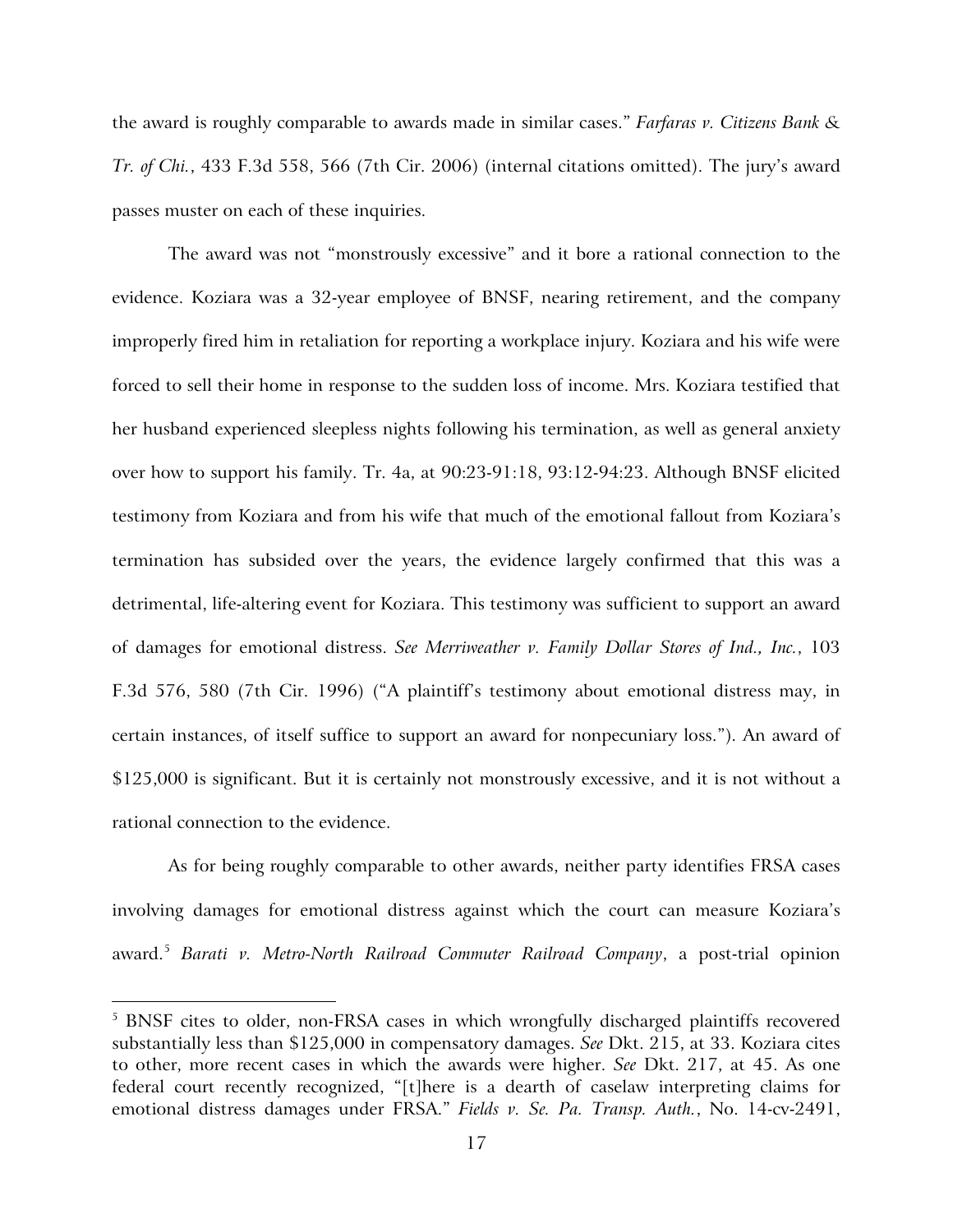upholding an award of \$40,000 for emotional distress in a FRSA case, therefore appears to be something of a rarity. 939 F. Supp. 2d 143, 152 (D. Conn. 2013). The court's decision in *Barati* did not summarize the evidence that supported the damage award, as the issue was only *whether* damages for emotional distress were available to plaintiffs under FRSA. *Id.* But pre-trial filings in that case suggest that the plaintiff's emotional distress was less severe than Koziara's. For example, the plaintiff in *Barati* had been employed for only a few months when he was terminated, and although he was initially fired, the railroad company later reinstated him with full seniority. Plaintiff's Memorandum in Opposition to Metro-North's Monition in Limine Regarding Emotional Distress Damages, at 2-4, *Barati v. Metro-North R.R. Co.*, No. 10-cv-1756 (D. Conn. 2013, filed Nov. 11, 2010), ECF No. 94. The discipline did not remain on the plaintiff's permanent record, and his claim of emotional distress was based largely on the defendant's delay in reinstating him and awarding him back pay. *Id.* In contrast, Koziara's termination was permanent, and it marked a sudden end to a 30-year career. Extrapolating from *Barati*, and relying on the cases that Koziara cites, the court concludes that an award of \$125,000 is "roughly comparable" to awards in other cases.

## **c. Punitive damages**

BNSF moves the court to strike the jury's award of punitive damages because "there [was] no connection, direct or inferential, between Mr. Koziara's discipline and dismissal and any form of malicious or recklessly indifferent act by managerial employees" and because "BNSF established at trial that it has made a good faith effort to establish, implement, and comply with its stringent and thorough anti-retaliation policy." Dkt. 215, at 35. The court disagrees with BNSF's appraisal of the evidence adduced at trial.

 $\overline{a}$ 

<sup>2015</sup> WL 4610876, at \*6 (E.D. Pa. July 31, 2015).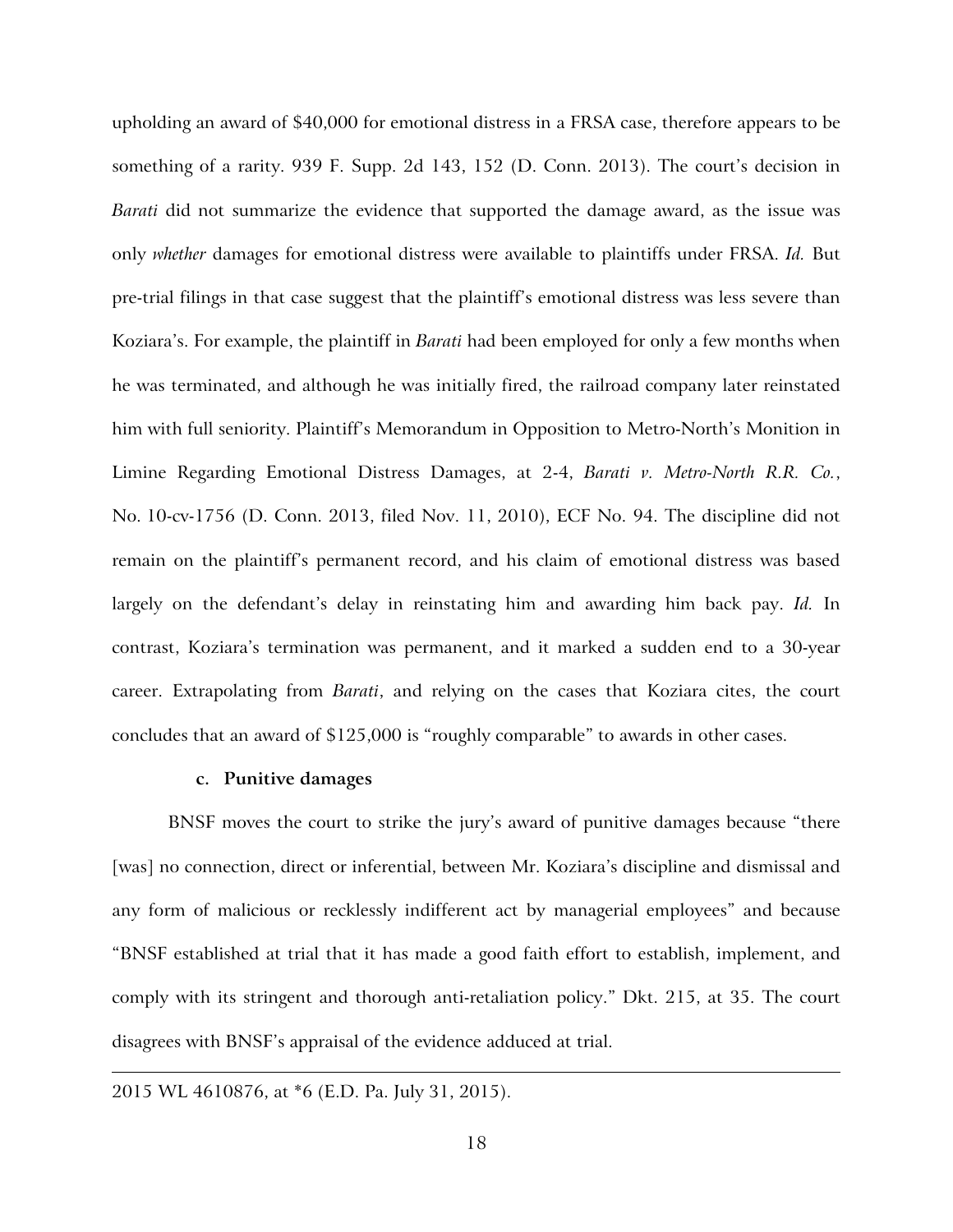BNSF's evidence of anti-retaliation policies and training cuts both ways. During the damages phase of the trial, BNSF presented evidence of its internal training on handling injury reports and on the importance of not retaliating against injured employees. The company's officers also testified to the specific measures that they took to handle Koziara's report in this case. From this evidence, a jury certainly could have concluded that punitive damages were not appropriate.

But as the court's instruction on punitive damages stated, the jury was allowed to assess punitive damages if it found that BNSF's managerial employees "disciplined Mr. Koziara with knowledge that it would violate the law, or in reckless disregard of Mr. Koziara's rights under the FRSA." Dkt. 187, at 7. Thus, Koziara's counsel argued to the jury that instead of establishing a good faith effort to avoid retaliation, the testimony from BNSF's officers established that they *knew* about Koziara's rights under FRSA, and that they terminated him for filing an injury report *in spite* of knowing that it was illegal to do so. The jury agreed, and there was evidence to support its finding.

For example, several witnesses confirmed that BNSF did not investigate or discipline the non-injured employees who were involved in the incident. Tr. 2p, at 95:9-22. Nor did BNSF investigate other instances of employees stealing ties for personal use when confronted with evidence that this was a common practice. Tr. 3a, at 53:1-54:10. One thing that these non-disciplined employees shared in common was that they never reported workplace injuries to BNSF; Koziara did. Thus, the jury could conclude that BNSF singled out Koziara for discipline because he reported an injury and because the company wanted to dissuade other employees from doing so. Moreover, Koziara elicited testimony that BNSF's officers have a compensation-based incentive, however small, that is linked to the number of injuries that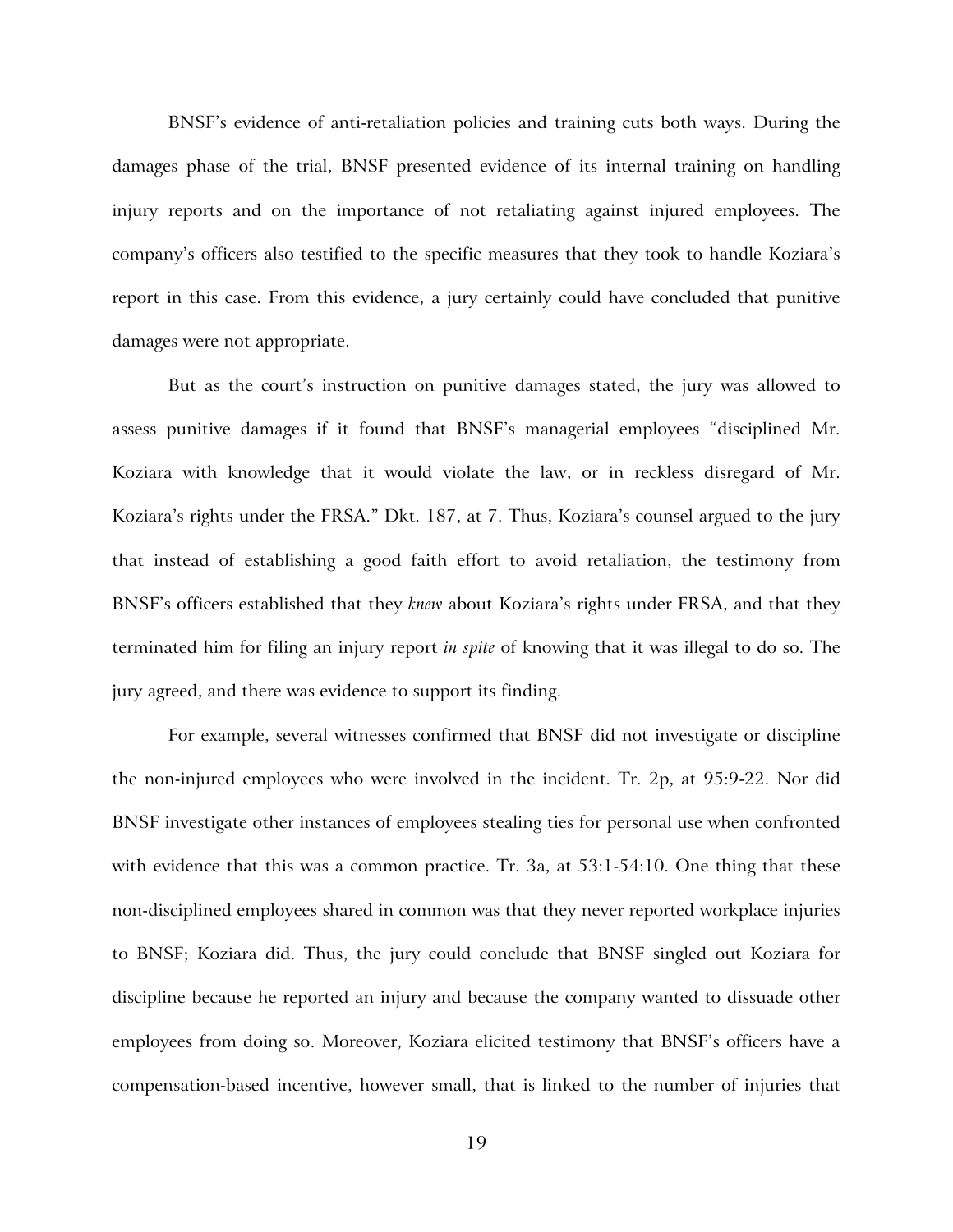the company reports. Tr. 2a, at 96:10-97:15, Tr. 3a, at 92:4-94:9. Finally, with regard to BNSF's evidence of comprehensive anti-retaliation training, Koziara raised significant doubts as to whether the decision makers in this case had received FRSA-specific training at the time that they terminated Koziara. Tr. 4p, at 45:11-54:3. From this evidence, the jury was entitled to reject BNSF's argument that the company had undertaken a good faith effort to implement an anti-retaliation policy.

#### **B. Koziara's motion for equitable relief**

Koziara moves for equitable relief in the form of an order requiring BNSF to: (1) report to the RRB that Koziara earned \$175,724.64 in compensation from January 2011 to April 2014; (2) withhold Koziara's share of any RRB taxes from the award of lost wages; and (3) pay its and Koziara's RRB taxes. Dkt. 213, at 6. The thrust of Koziara's motion is that he wants BNSF to do everything in its power to ensure that the RRB credits him with 39 months of service, which will bring his total service to 30 years. BNSF opposes Koziara's motion on the grounds that it is an attempt to short-circuit the statutory and regulatory frameworks under which the RRB reviews claims for benefits. The court agrees and will therefore deny Koziara's motion.

The RRB will eventually determine whether Koziara's lost wage award in this case qualifies as compensation for time lost. 20 C.F.R. § 211.3. As part of this determination, the RRB may consider whether Koziara maintained his employment relationship with the railroad industry throughout the relevant 39-month period. *Id.* § 204.6. BNSF and Koziara will have the opportunity to present evidence and argument on this point. *Id.* § 204.2. Any final order of the RRB will be reviewable by a United States Court of Appeals. 45 U.S.C. § 231g; *Sass v. U.S. R.R. Ret. Bd.*, 305 F. App'x 288, 290 (7th Cir. 2008).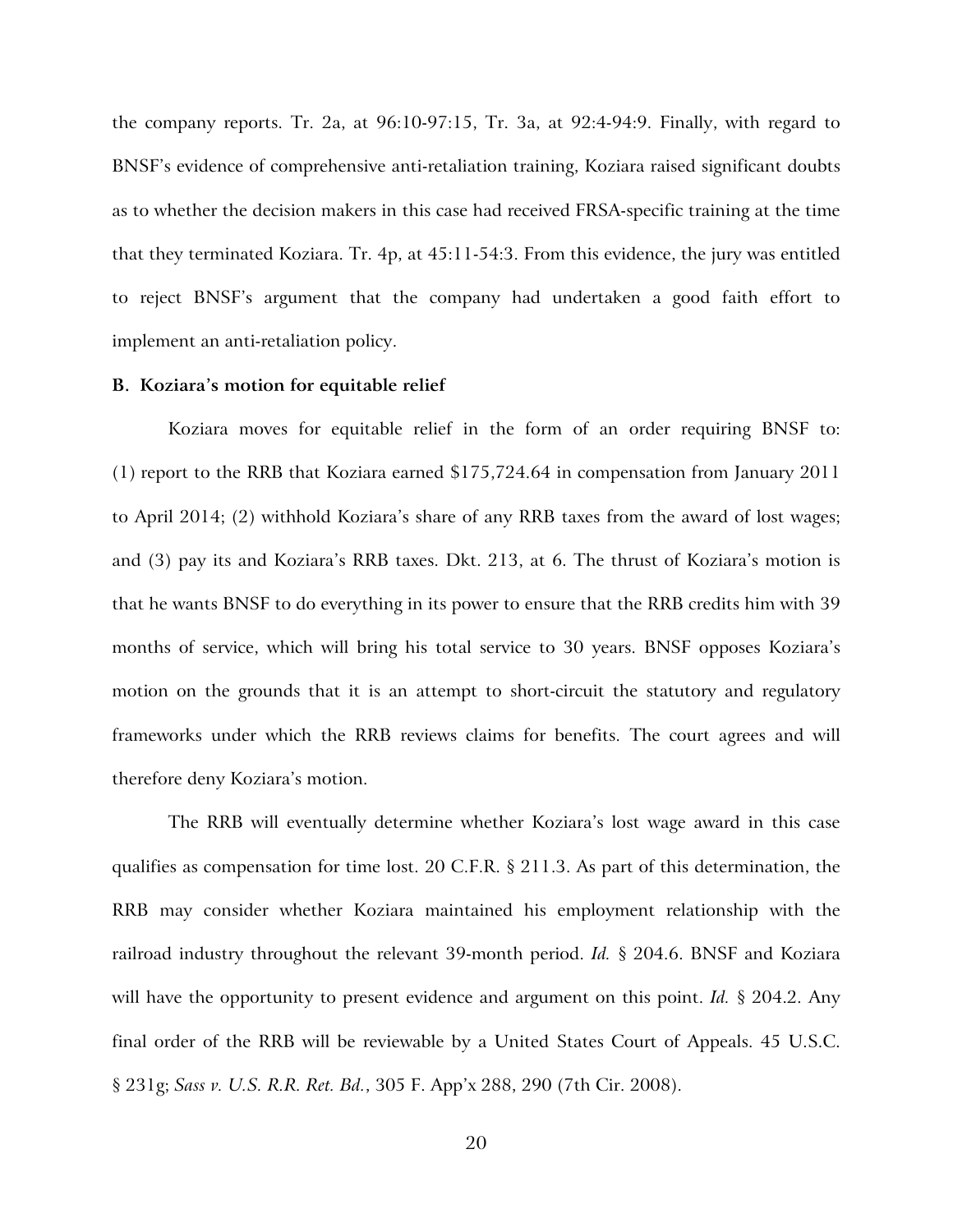Koziara acknowledges that this court cannot directly require the RRB to give him service credit, and so his strategy is to obtain an equitable order locking BNSF into supporting his future request to the RRB (which the company is apparently reluctant to do). Koziara observes that in other cases, BNSF has insisted that it be allowed to withhold an employee's share of RRB benefits. *See, e.g.*, *Cowden v. BNSF Ry. Co.*, No. 08-cv-1534, 2014 WL 3096867, at \*12 (E.D. Mo. July 7, 2014). But these cases confirm only that BNSF *can* support an employee's application for service credit; Koziara has not identified authority holding that BNSF *must* do so as a result of Koziara's success on a retaliation claim under FRSA. Any inconsistency between BNSF's position in this case and its position in other cases is a matter of strategy for the company, and not a basis from which the court can require BNSF to support Koziara's case before the RRB.

BNSF's reluctance in this case appears to be based on its view of the merits of Koziara's retaliation claim; particularly his contention that he was still able to work during the 39-months that he was receiving disability benefits. Koziara contends that in light of the jury's verdict, BNSF should be estopped from presenting any such arguments to the RRB. But this court is not the proper forum in which to settle the question of estoppel. That determination would rest with the tribunal in which BNSF raises potentially precluded arguments.

It may be in BNSF's best interest to withhold Koziara's share of the RRB taxes. And it may even be futile for the company to oppose Koziara's request for 39 months of service credit. But those are strategic decisions for BNSF to make, not equitable relief that the court must provide to Koziara under FRSA. The court will deny Koziara's motion.

21